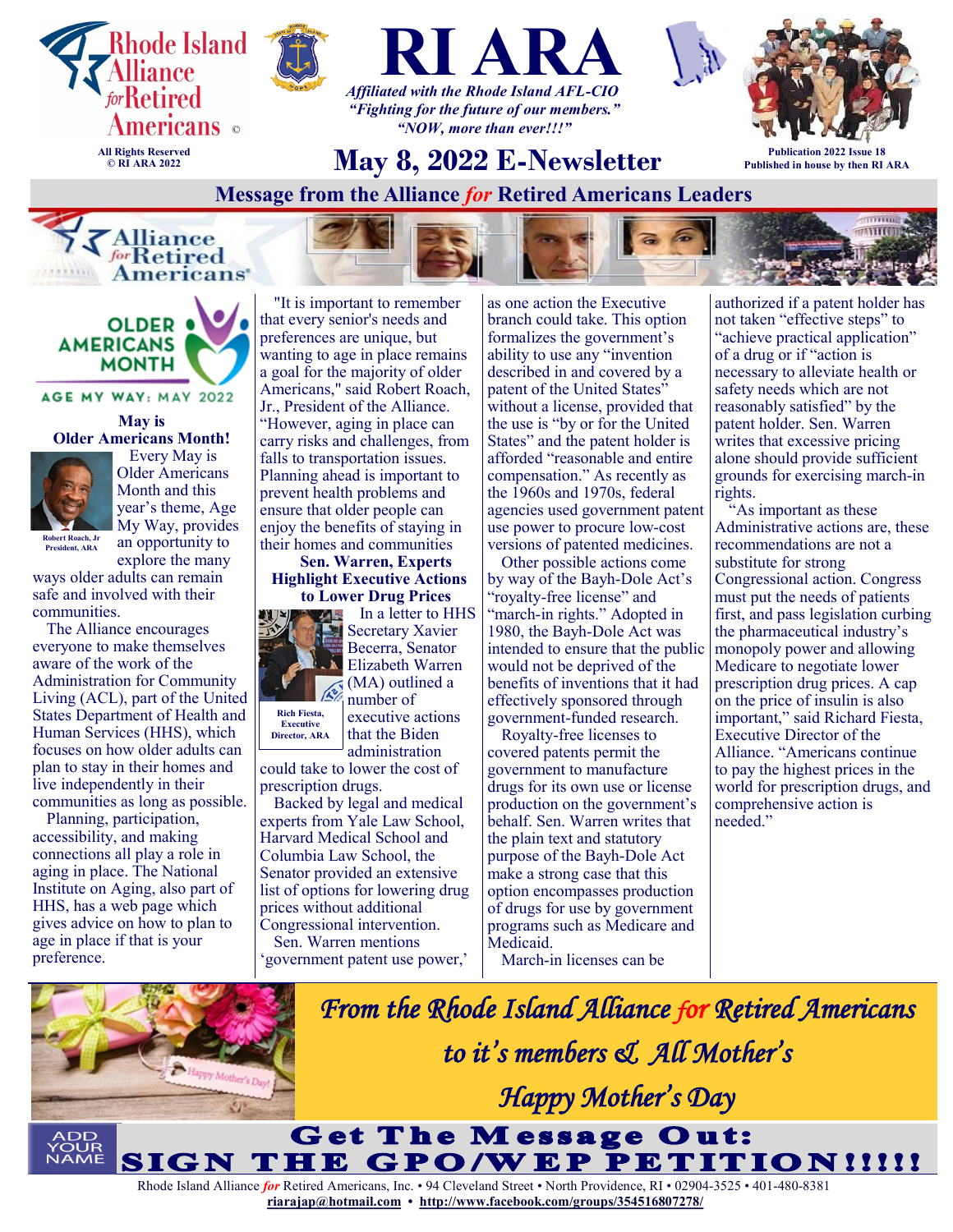





**Time is running out. Only one week left to register to help support the the Task Force to repeal the WEP/GPO**



**NATIONAL WEP/GPO REPEAL TASK FORCE**

**DAY OF ACTION & RALLY IN WASHINGTON, DC May 18, 2022. 8 AM - 5 PM. Rally from 11:30 AM - 1 PM**

**The Rhode Island Alliance** *for* **Retired Americans will meet with:**



**Senator Jack Reed at 2 p.m.**

**Senator Sheldon Whitehouse at 1:30 pm**

**Congressman James Langevin at 4 p.m.**

**Congressman David Cicilline at 10:30 a.m.**

**For more information and to register by May 18th, go to**

**www.ri-[ara.org](http://ri-ara.org/upcoming%20events.html)**

**or sign up at**

**[Sign up for the WEP/GPO Day of Action](https://docs.google.com/forms/d/e/1FAIpQLSd5t0JMAcM_Y26AM_UunCa-SBgbIGOZp4raW9l6hazYSfcycQ/viewform)**

**[Washington D.C.](https://docs.google.com/forms/d/e/1FAIpQLSd5t0JMAcM_Y26AM_UunCa-SBgbIGOZp4raW9l6hazYSfcycQ/viewform)**

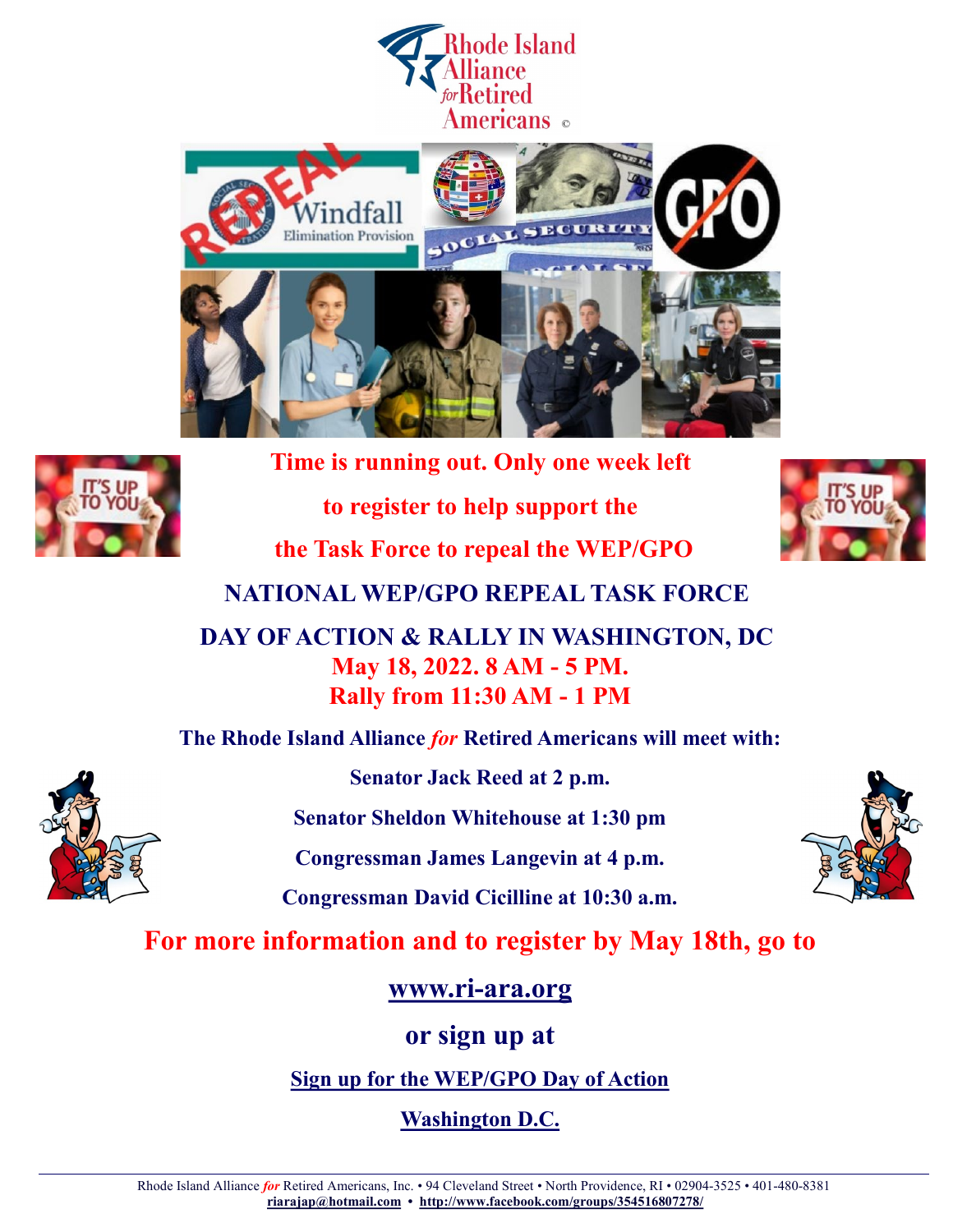## **Senior Citizens League Update for Week Ending April 30, 2022**

#### **No Votes on Health Care or Social Security Issues This Week**

After having come back in session after a two-week break, the House of Representatives is out of session again this week for a district work period. That means the members of the House are back in their districts meeting with constituents. It is a good time for you to call one of their district offices and try to arrange a meeting with your Representatives to express your concerns.

The Senate is in session this week but there are no votes schedules on health care or Social Security issues.

\* \* \* \*

#### **Biden Administration Issues New Rule to Help Lower Drug Costs**

With the legislation to lower drug costs stalled in Congress and its fate uncertain, last week the Biden Administration took action that it hopes will lower drug costs for many seniors.

Under a final rule issued last Friday, seniors enrolled in Medicare Advantage plans and

Medicare Part D prescription drug plans can expect improved transparency and lower out-of-pocket costs for medications by requiring Medicare prescription drug plans to pass certain savings on to customers.

More Medicare Part D drug plans are entering "price concession" arrangements in which they pay reduced costs to some pharmacies for certain dispensed drugs. But these arrangements are not publicly disclosed, and the drug plans do not pass the savings along to Medicare patients who purchase the drugs.

The new rule requires Part D plans to give all price reductions they receive from network pharmacies to the person buying the drug, which should reduce the out-of-pocket cost charged to the customer. The policy will take effect on Jan. 1, 2024.

The delay in the starting date of the new rule is to give the Part D plans time to adjust their pharmacy contracting and avoid any possible disruptions.



However, the insurance companies that offer the Part D plans are not

happy. They say that only pharmacists will benefit from this requirement, with seniors and taxpayers paying the price through higher premiums.

The final rule also requires, among other things, private Medicare Advantage plans to streamline the grievance and appeals processes in certain cases for those who are "dualeligibles," who are seniors who qualify for both Medicare and Medicaid. The rule makes a change in Medicare Advantage plans' co-payment rules that would result in more equitable payments to health-care providers who serve dualeligibles.

The rule also includes a new maximum out-of-pocket policy for dual-eligible beneficiaries for Medicare Part A hospital services and for Part B outpatient services. \* \* \* \*

**The Windfall Elimination Provision and the Government Pension Offset**

The Windfall Elimination Provision and the Government Pension Offset are two provisions that unfairly reduce or even eliminate the Social Security benefits of millions of Americans who have devoted their careers to public service, as well as having worked other jobs that withheld payroll taxes from their wages for Social Security benefits.

In January of 2021, bipartisan legislation, the Social Security Fairness Act (H.R. 82) which would eliminate the WEP and the GPO was introduced by Rep. Rodney Davis (IL) and Abigail Spanberger (VA). **To date the bill has 270 co-sponsors including BOTH Democrats and Republicans.** TSCL strongly endorses this legislation, and we are asking that you contact your Member of Congress and ask them to support the legislation too! If they already do, say thank you! If they do not, remind them that an election is coming up and you'll be taking this issue into consideration when you cast your ballot.

## **Can Congress incentivize drugmakers to lower insulin prices voluntarily?**

Senators Jeanne Shaheen and Susan Collins think they have a way to bring down the price of insulin without needing to pass legislation regulating its price. **[Stat News](https://www.statnews.com/2022/04/29/would-drugmakers-lower-their-insulin-prices-if-congress-asks-nicely/?utm_source=STATNewsletters&utm_campaign=0943332f88-MR_COPY_01&utm_medium=email&utm_term=0_8cab1d7961-0943332f88-149534613)** reports that their proposal takes into consideration that drugmakers must pay insurers to give their drugs preferential treatment, driving up drug prices. It also assumes that drugmakers would voluntarily lower their list prices if legislation frees them from paying insurers. Really?

The Shaheen-Collins proposal would forbid pharmaceutical companies from paying insurers for preferential treatment. It would also limit people's monthly out-of-pocket insulin costs. It would only impose an out-of-pocket limit if insulin makers lowered their prices to \$68 a vial, its 2006 price. It now costs \$300 or so a vial.

Shaheen and Collins don't know whether manufacturers would agree to their proposal. If

not, some people with insurance would still benefit as the proposal would require insurers to offer at least one insulin product for \$35 out-of-pocket a month. However, people with diabetes need to use different insulin products, so that backstop would only benefit people who needed the particular insulin product with an out-ofpocket cap.

Today, people with Medicare already have the option of capping their monthly insulin costs at \$35 through their Part D drug plans. That said, about one in four of them still paid more than \$35 a month for their insulin. Some other people with insurance also benefit from an out-of-pocket insulin cap.

Still, many people's out-ofpocket costs with insulin each month can be more than \$150. At least one in four people who need insulin are paying more than \$35 a month for it.



The Shaheen-Collins proposal would only help people who are uninsured if

manufacturers lowered their list prices. And, if they most likely they would only do so voluntarily if the amount they no longer paid insurers to include their products on their formularies exceeded the difference between what they charge now for insulin and what they charged in 2006.

Most large advocacy groups think the Shaheen-Collins proposal is ridiculous. Drug manufacturers are not going to lower their prices voluntarily. And, if they don't, their proposal **Here's more:** would cost the federal government billions. It would also increase health insurance premiums for everyone as insurers would not eat the cost of a \$35 monthly out-of-pocket limit, they would shift it. Moreover, the proposal would encourage insulin manufacturers

to raise their prices further without fear that patients could not afford them. Congress needs to pass legislation that lowers all drug prices for everyone. In the meantime, for lower drug prices, check out **[Mark Cuban's cost](https://justcareusa.org/mark-cuban-launches-low-cost-drug-pharmacy/)  [plus](https://justcareusa.org/mark-cuban-launches-low-cost-drug-pharmacy/)** discounted drug pharmacy. You might also check out pharmacychecker.com for verified pharmacies selling drugs at far lower rates than in the US. And, then, there's always the opportunity to **[pick](https://justcareusa.org/millions-safely-import-low-cost-drugs-from-abroad/)  up low-[cost drugs on a trip](https://justcareusa.org/millions-safely-import-low-cost-drugs-from-abroad/)** to Mexico, Canada, Japan or Australia, among many other countries.

- **[One billionaire's influence](https://justcareusa.org/one-billionaires-influence-over-lowering-drug-prices/)  [over lowering drug prices](https://justcareusa.org/one-billionaires-influence-over-lowering-drug-prices/)**
- **[Millions safely import low](https://justcareusa.org/millions-safely-import-low-cost-drugs-from-abroad/)[cost drugs from abroad](https://justcareusa.org/millions-safely-import-low-cost-drugs-from-abroad/)**
- **[How to ensure the drugs you](https://justcareusa.org/how-to-ensure-the-drugs-you-take-are-safe-and-effective/)  [take are safe and effective](https://justcareusa.org/how-to-ensure-the-drugs-you-take-are-safe-and-effective/)**
- **[2022: Programs that lower](https://justcareusa.org/2022-programs-that-lower-your-health-care-costs-if-you-have-medicare/)  [your health care costs if you](https://justcareusa.org/2022-programs-that-lower-your-health-care-costs-if-you-have-medicare/)  [have Medicare](https://justcareusa.org/2022-programs-that-lower-your-health-care-costs-if-you-have-medicare/)**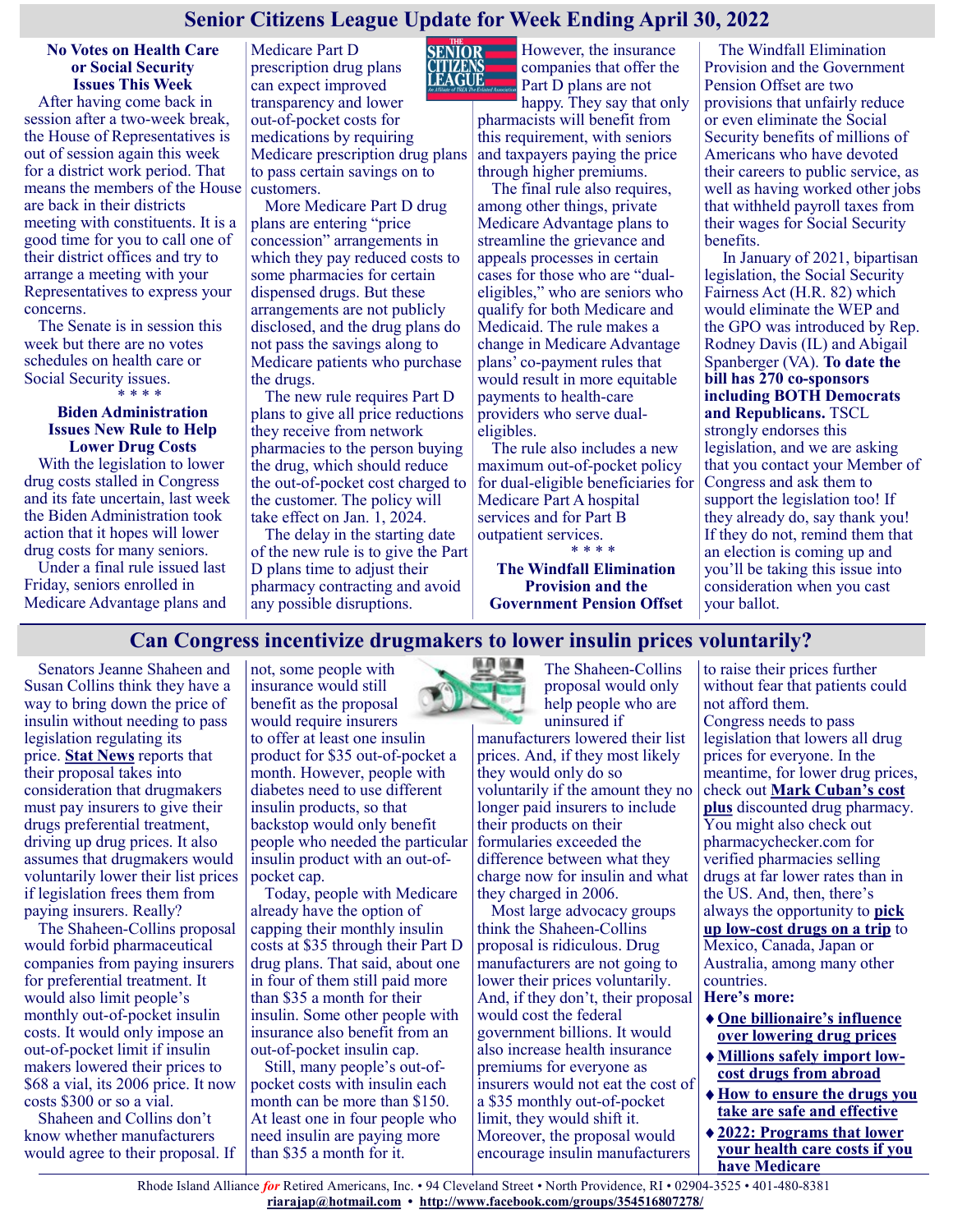## **Medicare Advantage Plans Often Deny Coverage for Eligible, Necessary Care**

Coverage for eligible, necessary care is denied each year to tens of thousands of seniors with private Medicare Advantage plans, U.S. federal investigators say.

In a **[report](https://oig.hhs.gov/oei/reports/OEI-09-18-00260.pdf)** released Thursday, the team from the inspector general's office of the U.S. Department of Health and Human Services said Medicare needs to improve oversight of these plans and strengthen enforcement against those private insurance companies with a pattern of improper denials of coverage.

About 28 million older people have **[Medicare](https://www.medicare.gov/sites/default/files/2018-07/11474.pdf)** 

**[Advantage](https://www.medicare.gov/sites/default/files/2018-07/11474.pdf)** plans, which offer privatized versions of Medicare that are often cheaper and provide a greater range of benefits than the traditional government program.

But the HHS findings challenge claims by the industry's main trade group that Medicare Advantage "delivers better services, better access to care and better value."

Instead, the investigators said they found "widespread and

persistent problems related to inappropriate denials of services and payment."

Their review of 430

denials by Medicare Advantage plans in June 2019 revealed that 13% of cases where care was denied for medical services were actually medically necessary and should have been covered. Based on that rate, the investigators estimated as many as 85,000 requests for prior authorization of medical care were potentially improperly denied in 2019.

The report also said that Advantage plans refused to pay about 18% of legitimate claims, about 1.5 million payments, in 2019. In some cases, plans ignored prior authorizations or other documentation to support the payment.

The most frequent denials included those for **[MRIs](https://www.nibib.nih.gov/science-education/science-topics/magnetic-resonance-imaging-mri)** and **[CT](https://www.hopkinsmedicine.org/health/treatment-tests-and-therapies/computed-tomography-ct-scan#:~:text=A%20CT%20scan%20is%20a%20diagnostic%20imaging%20procedure%20that%20uses,detailed%20than%20standard%20X%2Drays.)  [scans](https://www.hopkinsmedicine.org/health/treatment-tests-and-therapies/computed-tomography-ct-scan#:~:text=A%20CT%20scan%20is%20a%20diagnostic%20imaging%20procedure%20that%20uses,detailed%20than%20standard%20X%2Drays.)**. In one case, an Advantage plan refused to approve a followup MRI to determine whether a lesion was malignant after it was identified through an earlier CT scan because the lesion was too small. The plan reversed its



decision after an appeal, the New York Times reported.

In another case, a patient had to wait five weeks

before authorization to get a CT scan to assess her endometrial cancer and determine a course of treatment. Such delayed care can threaten a patient's health, the report noted.

But Advantage plans also denied requests to send patients recovering from a hospital stay to a skilled nursing facility or rehabilitation center when doctors determined those places were more appropriate than sending a patient home, the *Times* said.

For example, a patient with bedsores and a bacterial skin infection was denied a transfer to a skilled nursing center, investigators found, while a high -risk patient recovering from surgery to repair a fractured femur was denied admission to a rehab center.

Clearly, these denials may delay or prevent a Medicare Advantage beneficiary from receiving needed care, according

to report team leader Rosemary Bartholomew. Few patients or providers try to appeal these decisions, she noted.

"We're also concerned that beneficiaries may not be aware of the greater barriers," Bartholomew told the Times.

A 2018 **[report](https://oig.hhs.gov/oei/reports/oei-09-16-00410.asp)** by the HHS inspector general's office found that private plans reversed about three-quarters of their denials on appeal.

Hospitals and doctors have long sounded off about insurance company tactics, and legislation to tackle some of those concerns is being considered by Congress, according to the Times.

The report's findings are being reviewed to determine appropriate action, and plans with repeated violations will face increasing penalties, Medicare officials said in a statement, the *Times* reported.

They said the agency "is committed to ensuring that people with Medicare Advantage have timely access to medically necessary care."

**Medicare Surprise: Drug Plan Prices Touted During Open Enrollment Can Rise Within a Month**

Something strange happened between the time Linda Griffith signed up for a new Medicare prescription drug plan during last fall's enrollment period and when she tried to fill her first prescription in January.

She picked a Humana drug plan for its low prices, with help from her longtime insurance agent and Medicare's Plan Finder, an online pricing tool for comparing a dizzying array of options. But instead of the \$70.09 she expected to pay for her dextroamphetamine, used to treat attention-deficit/ hyperactivity disorder, her pharmacist told her she owed \$275.90.

"I didn't pick it up because I thought something was wrong," said Griffith, 73, a retired construction company accountant who lives in the Northern California town of Weaverville.

"To me, when you purchase a plan, you have an implied

contract," she said. "I say I will pay the premium on time for this plan. And they're going to make sure I get the drug for a certain amount."

But it often doesn't work that way. As early as three weeks after Medicare's drug plan enrollment period ends on Dec. 7, insurance plans can change what they charge members for drugs — and they can do it repeatedly. Griffith's prescription out-of-pocket cost has varied each month, and through March, she has already paid \$433 more than she expected to.

A **[recent analysis](https://blog.aarp.org/thinking-policy/prices-for-most-top-medicare-part-d-drugs-have-already-increased-in-2022)** by AARP, which is lobbying Congress to pass legislation to control drug prices, compared drugmakers' list prices between the end of December 2021 — shortly after the Dec. 7 sign-up deadline and the end of January 2022, just a month after new Medicare drug plans began. Researchers

found that the list prices for the 75 brand-name drugs most frequently prescribed to Medicare

beneficiaries had risen as much as 8%.

Medicare officials acknowledge that manufacturers' prices and the out-of-pocket costs charged by an insurer can fluctuate. "Your plan may raise the copayment or coinsurance you pay for a particular drug when the manufacturer raises their price, or when a plan starts to offer a generic form of a drug," the **[Medicare website](https://www.medicare.gov/drug-coverage-part-d/costs-for-medicare-drug-coverage/copaymentcoinsurance-in-drug-plans)** warns.

But no matter how high the prices go, most plan members can't switch to cheaper plans after Jan. 1, said Fred Riccardi, president of the **[Medicare](http://www.medicarerights.org/)  [Rights Center](http://www.medicarerights.org/)**, which helps seniors access Medicare benefits.

Drug manufacturers usually change the list price for drugs in January and occasionally again

in July, "but they can increase prices more often," said **[Stacie](https://www.vumc.org/health-policy/person/stacie-b-dusetzina-phd)  [Dusetzina](https://www.vumc.org/health-policy/person/stacie-b-dusetzina-phd)**, an associate professor of health policy at Vanderbilt University and a member of the Medicare Payment Advisory Commission. That's true for any health insurance policy, not just Medicare drug plans. Like a car's sticker price, a drug's list price is the starting point for negotiating discounts — in this case, between insurers or their pharmacy benefit managers and drug manufacturers. If the list price goes up, the amount the plan member pays may go up, too, she said.

The discounts that insurers or their pharmacy benefit managers receive "don't typically translate into lower prices at the pharmacy counter," she said. "Instead, these savings are used to reduce premiums or slow premium growth for all beneficiaries."...**[Read More](https://khn.org/news/article/medicare-drug-plan-prices-open-enrollment-rise/)**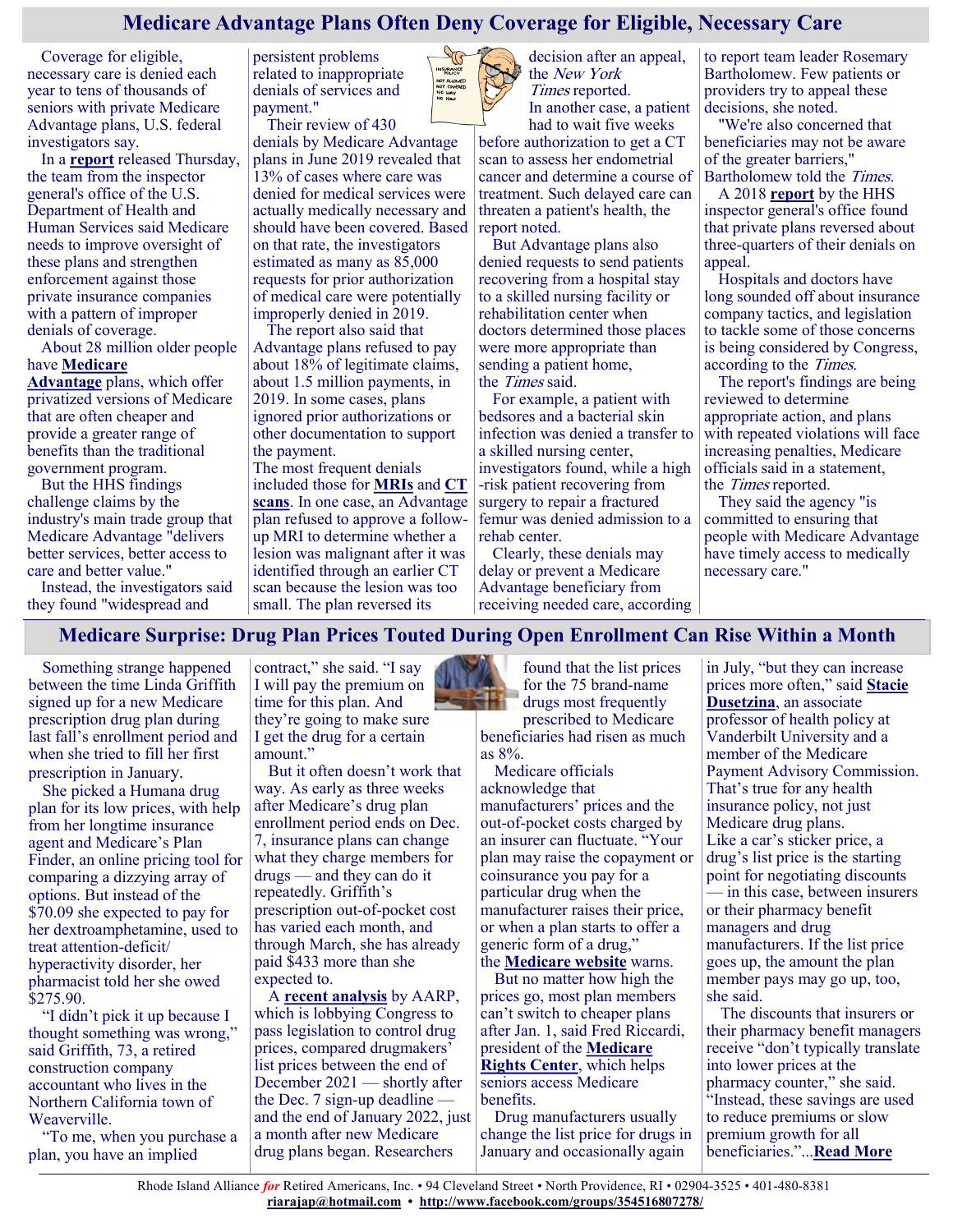#### **Exclusive: oil companies' profits soared to \$174bn this year as US gas prices rose**

Exxon, Chevron, Shell and BP among group of 24 who resisted calls to increase production but doled out shareholder dividends

The largest oil and gas companies made a combined \$174bn in profits in the first nine months of the year as gasoline prices climbed in the US, according to a new report.

The bumper profit totals, provided exclusively to the Guardian, show that in the third quarter of 2021 alone, 24 top oil and gas companies made more than \$74bn in net income. From January to September, the net income of the group, which

includes Exxon, Chevron, Shell and BP, was \$174bn. Exxon alone **[posted](https://www.reuters.com/business/energy/exxon-mobil-posts-highest-quarterly-profit-nearly-four-years-2021-10-29/)** a

net income of \$6.75bn in the third quarter, its highest profit since 2017, and has seen its revenue jump by 60% on the same period last year. The company credited the rising cost of oil for bolstering these profits, as did BP, which made \$3.3bn in third-quarter profit. "Rising commodity prices certainly helped," Bernard Looney, chief executive of BP, told investors at the latest earnings report.

Gasoline prices have hit a seven-year high in the US due to

the rising cost of oil, with Americans **[now](https://www.eia.gov/dnav/pet/hist/LeafHandler.ashx?n=pet&s=emm_epmr_pte_nus_dpg&f=m)  [paying](https://www.eia.gov/dnav/pet/hist/LeafHandler.ashx?n=pet&s=emm_epmr_pte_nus_dpg&f=m)** about \$3.40 for a gallon of fuel compared with around \$2.10 a year ago.

The Biden administration has warned the price hikes are hurting low-income people, even as it attempts to implement a climate agenda that would see America move away from fossil fuels, and has released 50m barrels of oil from the national strategic reserve to help dampen costs.

But oil and gas companies have shown little willingness so far to ramp up production to help reduce costs and the new report,

by the government watchdog group Accountable.US, accuses them of "taking advantage of bloated prices, fleecing American families along the way" amid ongoing fallout from the Covid-19 pandemic.

"Americans looking for someone to blame for the pain they experience at the pump need look no further than the wealthy oil and gas company executives who choose to line their own pockets rather than lower gas prices with the billions of dollars in profit big oil rakes in month after month," said Kyle Herrig, president of Accountable.US...**[Read More](https://www.theguardian.com/business/2021/dec/06/oil-companies-profits-exxon-chevron-shell-exclusive)**

**Is There Any Way to Retire Comfortably on Social Security Alone?**

The tricky thing about retirement planning is that it's hard to anticipate what your living costs will look like 15, 20, or 30 years down the line. Maybe you'll end up spending \$1,000 a month on healthcare due to rising costs and multiple medical issues. Or maybe you won't even spend half that much.

But while it's difficult to estimate your retirement costs when that milestone is decades away, there are steps you can take to plan for your senior years, like socking money away in savings and establishing an income strategy. And part of the latter should include figuring out what role **[Social Security](https://www.fool.com/retirement/social-security/?utm_source=msnrss&utm_medium=feed&utm_campaign=article&referring_guid=aa167d78-696a-418a-aa1e-2b0739cb8f2a)** might play in your retirement.

Now many seniors depend on Social Security for the bulk of their retirement income. Some even count on those benefits to pay *all* of their living costs once they stop working.

It may be possible The Motley Fool. for you to get by on Social Security alone. But whether that makes for an enjoyable retirement is a different story.

What do you want retirement to look like?

The average senior on Social Security today collects **[\\$1,663 a](https://www.fool.com/investing/2022/04/09/3-ways-to-beat-the-average-social-security-check/?utm_source=msnrss&utm_medium=feed&utm_campaign=article&referring_guid=aa167d78-696a-418a-aa1e-2b0739cb8f2a)  [month.](https://www.fool.com/investing/2022/04/09/3-ways-to-beat-the-average-social-security-check/?utm_source=msnrss&utm_medium=feed&utm_campaign=article&referring_guid=aa167d78-696a-418a-aa1e-2b0739cb8f2a)** Now the monthly benefit you receive may be higher, lower, or comparable. The sum Social Security pays you each month will hinge on factors that include:

- Your wage history,  $\blacklozenge$ including the number of years you worked.
- Your Social Security filing age.

If you're a higher earner, you may be in line for a monthly benefit that's far more generous than \$1,663. Furthermore, if you delay your filing beyond full

retirement age, you can boost your monthly benefit by 8% a year in the process, up until age 70.

So, let's say you're entitled to a monthly benefit of \$3,300 due to having earned higher wages and due to delaying your filing. If you have modest goals for retirement, a paid-off home, and no major health issues, then you might manage to live comfortably on that sum.

But if you're looking at a monthly benefit that's closer to what the average senior today collects, it's a different story. Even if you're content staying close to home and you're mortgage-free, being limited to \$1,663 a month could mean having to skimp on basic luxuries, like cable, to cover your essential bills. And that

sounds like the opposite of comfortable.

The point, therefore, is that while it may be possible for some people to maintain a decent standard of living using only Social Security as an income source, that's generally not advisable. A better bet is to make an effort to build a **[nest](https://www.fool.com/investing/2022/04/14/could-you-retire-on-a-65000-nest-egg-some-american/?utm_source=msnrss&utm_medium=feed&utm_campaign=article&referring_guid=aa167d78-696a-418a-aa1e-2b0739cb8f2a)  [egg](https://www.fool.com/investing/2022/04/14/could-you-retire-on-a-65000-nest-egg-some-american/?utm_source=msnrss&utm_medium=feed&utm_campaign=article&referring_guid=aa167d78-696a-418a-aa1e-2b0739cb8f2a)** of your own so you have income to supplement those benefits with.

If you were to sock away \$300 a month in a retirement plan over 30 years, and your investments were to generate an average annual 8% return, which is a bit below the stock market's average, you'd wind up with about \$544,000. And that, combined even with an average Social Security benefit, could leave you with enough money to enjoy the comfortable senior lifestyle you deserve.

**Can Social Security Be Grossed Up?**

If you're a retiree who depends on Social Security, in some cases you can gross up your Social Security income on financial paperwork. You would do this to make your income more accurately represent the equivalent amount of earned income when it comes to qualifying for loans or other financial programs. This depends entirely on the third parties that you're dealing with, but it is not uncommon.

**What Is Grossing Up?**

"Grossing up" is adjusting someone's income to account for the taxes that they'll pay on it. The term comes from the fact that you adjust someone's net income (the amount they receive after taxes) to equal their gross income (the amount they receive on paper). It generally can be used in two different contexts. Firstly, someone making payments can "gross up" the recipient's income. In this case the payer



would compensate for the recipient's **[taxes](https://smartasset.com/taxes/income-taxes#BHhv7lYsxx)**, so that someone's on-paper income equals their

actual take home pay. For example, say that

Elizabeth earns \$80,000 per year. This is her gross pay. After income and **[payroll taxes,](https://smartasset.com/taxes/all-about-the-fica-tax)** she would typically take home approximately \$59,500. This is her net pay. If Elizabeth's employer wanted to gross up her pay, they could add another \$20,500 per year to her

paycheck. In this case, Elizabeth would earn both \$80,000 per year gross and \$80,000 per year net.

Secondly, someone receiving non-taxable income can "gross up" their income by adjusting it upward when applying for financial products like loans and credit cards. This allows them to present their income in the same format as earned income**...[Read](https://www.msn.com/en-us/money/retirement/can-social-security-be-grossed-up/ar-AAWHXlI?ocid=SK2DDHP&cvid=a44678936be64090bbc9046e71d88f6d)  [More](https://www.msn.com/en-us/money/retirement/can-social-security-be-grossed-up/ar-AAWHXlI?ocid=SK2DDHP&cvid=a44678936be64090bbc9046e71d88f6d)**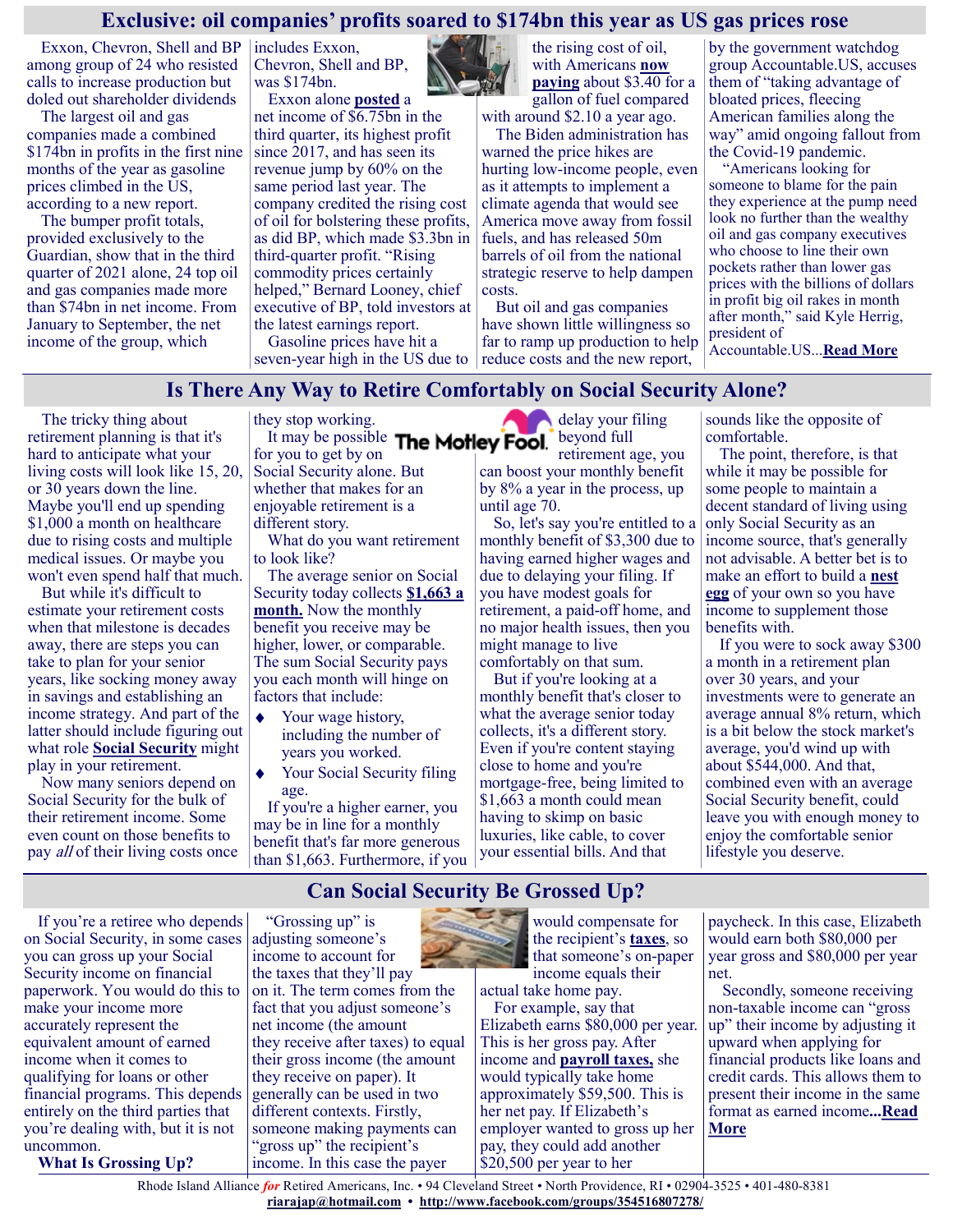### **What To Know About Social Security When You're Past Retirement Age**

If you're already past retirement age, there's not a lot you can do to modify your Social Security payments. However, there are still some factors that can boost your payout. At this age, it's also important to understand exactly how payouts for Social Security work, when they arrive, how they're taxed and how they may change in the future. Here's a quick overview of what you'll need to know about Social Security when you're past retirement age.

#### **You Can Only Increase Your Payment Until Age 70**

Once you've filed for Social Security, you can no longer increase your payments by earning more money or delaying your filing date. However, if

you're past retirement age but have not yet filed, your payment will increase every year you wait until age 70. The gains can be quite substantial, as your monthly income will rise 8% per year between age 67 and 70. But once you reach age 70, your payments stop increasing.

#### **However, the US Government Can**

You may not be able to increase your Social Security payments after age 70, but the U.S. government can. Every year, Social Security payments are subject to a cost-of-living adjustment in line with inflation. While in some years this adjustment amounts to zero, for 2022, payments jumped a

significant 5.9%. With inflation remaining stubbornly high through the first third of 2022, Social Security recipients

could be in line for another big adjustment upward in January 2023.

#### **Your Payments Arrive at the Same Time Every Month**

Social Security benefits are paid in the month after they are due. For example, if you file to start benefits in August, your first check will arrive in September. The date of your payment depends on day you were born, as follows:

If your date of birth was from the 1st to the 10th, your benefits will be paid on the second Wednesday of the

month

- If your date of birth was from the 11th to the 20th, your benefits will be paid on the third Wednesday of the month
- If your date of birth was from the 21st to the 31st, your benefits will be paid on the fourth Wednesday of the month

The easiest way to receive your benefits is electronically via direct deposit to your bank. You can also have them automatically deposited into your Direct Express® Debit MasterCard® account. You can sign up for direct deposit either through your own bank or through the Social Security Administration….**[Read](https://www.msn.com/en-us/money/retirement/what-to-know-about-social-security-when-you-re-past-retirement-age/ar-AAWHrd6?ocid=SK2DDHP&cvid=a44678936be64090bbc9046e71d88f6d)  [More](https://www.msn.com/en-us/money/retirement/what-to-know-about-social-security-when-you-re-past-retirement-age/ar-AAWHrd6?ocid=SK2DDHP&cvid=a44678936be64090bbc9046e71d88f6d)**

# **Are Social Security disability payments for lifetime?**

While Supplementary Security Income (SSI) is distributed to the majority of Americans once they retire. It is distributed to those who have little to no retirement savings. In contrast, the Social Security Administration (SSA) distributes its flagship disability support, known as Social Security Disability Insurance (SSDI), to anyone who requests it, with some caveats.

Before applying for disability benefits, you have to prove to the SSA that your disability **[fits](https://en.as.com/en/2021/10/04/latest_news/1633384369_902897.html)  [their criteria](https://en.as.com/en/2021/10/04/latest_news/1633384369_902897.html)** of one that prevents you from working. Furthermore, the **claimant must also have been disabled for at least five full months**. The only exception is for claimants with amyotrophic lateral sclerosis (ALS) whose benefits can start

immediately.

While there are hurdles to pass in beginning the benefits regime, as long as your disability persists you are not going to be removed as a recipient.

How long can payments continue?

Disability **benefits will continue as long as your medical condition has not improved and this prevents you from working**. Benefits won't necessarily continue indefinitely, the SSA will **[review](https://www.ssa.gov/pubs/EN-05-10153.pdf)  [your case](https://www.ssa.gov/pubs/EN-05-10153.pdf)** periodically to make sure you still have a qualifying disability. If it is determined that you are fit to work then the disability benefits will end and you will be classed as unemployed.



- You return to work.
- Your medical condition improves.

If you situation has changed in these regards and the SSA is not notified then that **could potentially amount to fraud.**

If the beneficiary dies while receiving Social Security benefits, then the check that is received the following month must be returned to the SSA.

How do disability payments interact with normal social security benefits?

The payments for SSI benefits are set by the federal government but can be contributed t by

individual state governments. **If a beneficiary receives SSDI benefits that will be included in what Social Security calls your "countable" income.** The amount that exceeds that federally set threshold will be subtracted from the monthly payment a recipient is entitled to, **minus a \$20 exemption.** Both the "countable" income and **[maximum federal](https://www.ssa.gov/oact/cola/SSI.html)  [SSI payment](https://www.ssa.gov/oact/cola/SSI.html)** are **set at \$841 a month for individuals and \$1,261 for couples in 2022.** The **[average SSDI benefit](https://www.ssa.gov/cgi-bin/currentpay.cgi)** for a disabled American was **about \$1,358.30 a month** throughout 2021.The majority of beneficiaries receive modest payments, **85 percent get less than [\\$2,000 a month](https://www.ssa.gov/OACT/ProgData/benefits/da_mbc202112.html) as of [December 2021.](https://www.ssa.gov/OACT/ProgData/benefits/da_mbc202112.html)**

# **FDA officials say annual Covid-19 shots may be needed in the future**

The United States might need to update its Covid-19 vaccines each year, according to a trio of top US Food and Drug Administration officials, and "a new normal" may include an annual Covid-19 vaccine alongside a seasonal flu shot.

 "Widespread vaccine- and infection-induced immunity, combined with the availability of effective therapeutics, could blunt the effects of future outbreaks. Nonetheless, it is time

to accept that the presence of SARS-CoV-2, the virus that causes COVID-19, is the new normal. It will likely circulate globally for the foreseeable future, taking its place alongside other common respiratory viruses such as influenza. And it likely will require similar annual consideration for vaccine composition updates," Dr. Peter Marks, director of the FDA's Center for Biologics Evaluation

**And Research; Principal** Deputy Commissioner Dr. Janet Woodcock; and new FDA Commissioner Dr. Robert Califf [wrote in a paper published](https://jamanetwork.com/journals/jama/fullarticle/2792030?c)  [in the medical journal JAMA](https://jamanetwork.com/journals/jama/fullarticle/2792030?c) on Monday.

 "During the 2022-2023 COVID-19 vaccine planning and selection process, it is important to recognize that the fall season will present a major opportunity to improve COVID-19 vaccination coverage with the

goal of minimizing future societal disruption and saving lives," they wrote. "With the plan for implementation of this year's vaccine selection process, society is moving toward a new normal that may well include annual COVID-19 vaccination alongside seasonal influenza vaccination. **[Read More](https://www.cnn.com/2022/05/03/health/fda-annual-covid-vaccines-jama-paper/index.html)**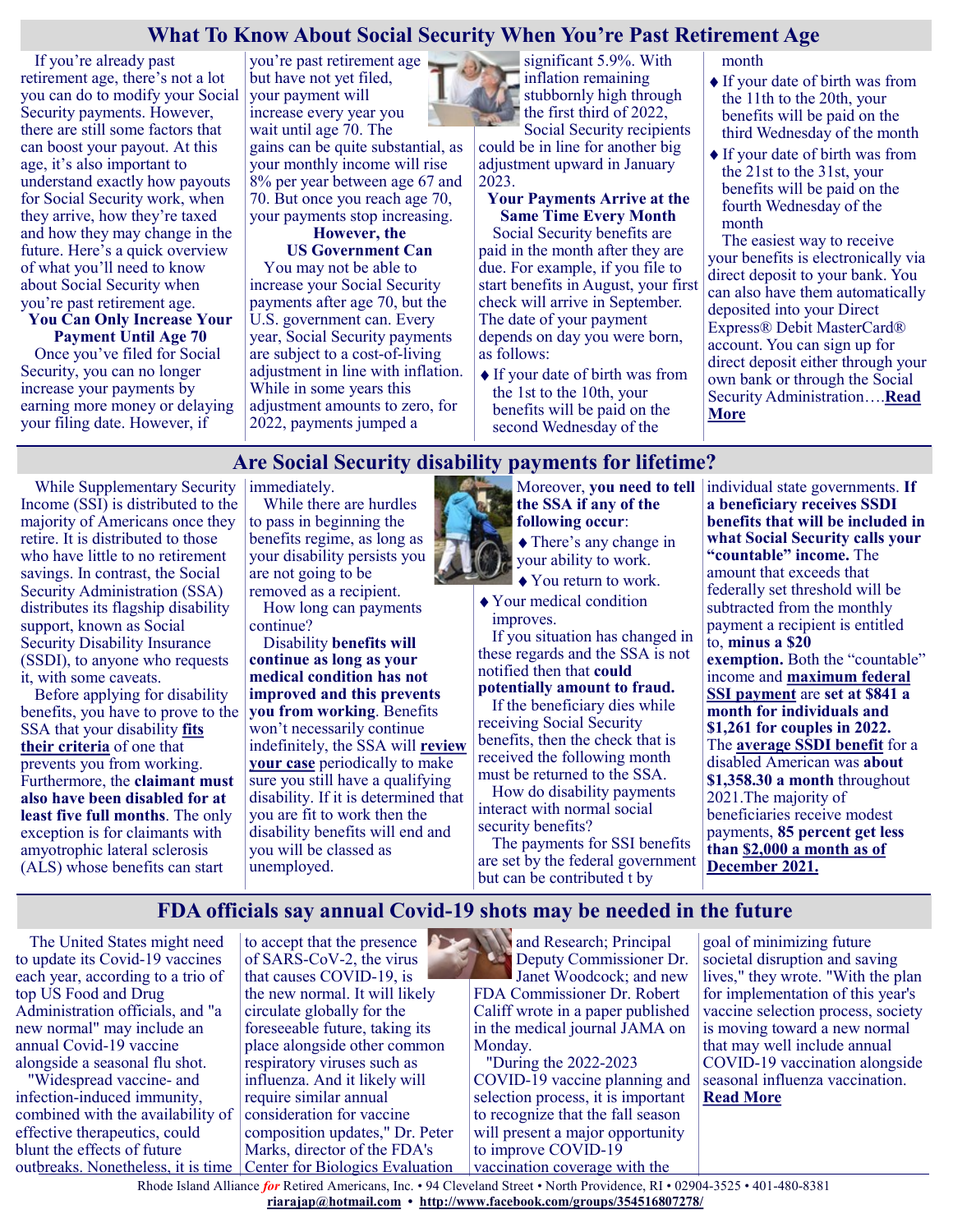# **RI ARA HealthLink Wellness News** Fractific Link Wellness



# **Doctors Devise Safer Alternative to Opioids During, After Surgeries**

It's been slightly more than a year since Jonathan Akinrele, 23, underwent **weight-[loss surgery](https://www.niddk.nih.gov/health-information/weight-management/bariatric-surgery/types)**, and so far, so good.

He is now down 130 pounds, and he was able to get through gastric sleeve surgery and recovery without taking any opioids for pain.

"The pain right after surgery was more like a stomach ache. It was a little uncomfortable, but completely manageable," said Akinrele, who manages a security firm in Long Island, N.Y.

There is a big push across all of medicine to find alternatives to opioids due to the nationwide **[opioid epidemic.](https://www.hhs.gov/opioids/about-the-epidemic/index.html)** Many people first become

addicted to these powerful painkillers following surgery. And the risk for

addiction may be even higher for people who undergo weight-loss surgery. This is why guidelines from **[five medical societies](https://pubmed.ncbi.nlm.nih.gov/31917200/)**, including the American Society for Metabolic and Bariatric Surgery, call for opioid-free or opioid-sparing pain relief during and after weight-loss surgery.

About 3% to 4% of people who receive opioids for the first time after surgery are still taking them a year later, and this jumps to 8% to 10% for people who had weight-loss surgery, said Dr. Dominick Gadaleta, chair of surgery at South Shore



University Hospital in Bay Shore, N.Y. **Better pain relief** Instead of opioids,

people undergoing weight-loss surgeries at Northwell Health Hospitals in New York receive **[intravenous](https://www.mayoclinic.org/drugs-supplements/acetaminophen-intravenous-route/description/drg-20074646)  [acetaminophen](https://www.mayoclinic.org/drugs-supplements/acetaminophen-intravenous-route/description/drg-20074646)** or nonsteroidal anti-inflammatory drugs (**[NSAIDs](https://my.clevelandclinic.org/health/drugs/11086-non-steroidal-anti-inflammatory-medicines-nsaids)**) before surgery. This is followed by an intravenous infusion of **non-[opioid](https://www.asahq.org/madeforthismoment/pain-management/non-opioid-treatment/)  [anesthetics](https://www.asahq.org/madeforthismoment/pain-management/non-opioid-treatment/)** and a nerve block of the surgical area. So far, surgeons at Northwell hospitals have performed more than 200 procedures using this protocol, including gastric sleeve surgery and hernia operations.

endings down or off before surgery with preemptive acetaminophen or NSAIDs," explained Dr. Don Decrosta, chair of anesthesia at South Shore University Hospital, which is part of the Northwell health system. "When we get hurt or undergo surgery, the nerve endings in the injured area fire at a much higher rate, but if we blunt or eliminate this stress response with preemptive [pain relief], you get through the early healing days without the need for opioids."

Opioids block pain signals between your brain and body,

"We essentially turn the nerve

while the new protocol is more targeted, he said,...**[Read More](https://consumer.healthday.com/surgery-without-opioids-2657209443.html)**

# **Uncontrolled Blood Pressure, Diabetes May Be Common Among People With Heart Failure**

Many people with heart failure forward in doing that." also have diabetes or high blood pressure. But new research suggests those conditions, even when treated, aren't well controlled, placing people at risk for worsening heart problems.

"We know that controlling hypertension and diabetes is critical for people with heart failure," said Dr. Madeline Sterling, a primary care physician at Weill Cornell Medicine in New York City. "But few studies have been able to ascertain how well those risk factors have been controlled. This study really takes a big step

Sterling wrote an editorial accompanying the study that appeared

Thursday in the American Heart Association's journal Circulation: analyzed 18 years of data from Heart Failure.

Heart failure occurs when the heart can't pump as well as it should and fails to deliver enough oxygen to the body, making it harder for people to perform everyday tasks. Hypertension, another name for high blood pressure, and diabetes are major risk factors for heart failure, which affects more than 6 million people in the U.S.,

especially those who have other heart problems or who have had heart attacks.

In the new study, researchers the National Health and Nutrition Examination Survey, a series of federal studies assessing the prevalence of major diseases and their risk factors among U.S. adults.

While just 8% of 1,423 people diagnosed with heart failure had poor glycemic control, defined in the study as a hemoglobin A1C level of 8% or higher, 21% of those being treated for diabetes

failed to meet blood glucose goals. This did not vary by race or ethnicity.

Researchers also found 48% of people with heart failure had uncontrolled hypertension, which the researchers defined as a systolic blood pressure, the top number in a reading, of at least 130. Among people prescribed blood pressure-lowering medication, poor control was even higher, at 51%. Black adults had higher uncontrolled rates than their white peers, at 53% compared to 47%....**[Read](https://consumer.healthday.com/aha-news-uncontrolled-blood-pressure-diabetes-may-be-common-among-people-with-heart-failure-2657230125.html)  [More](https://consumer.healthday.com/aha-news-uncontrolled-blood-pressure-diabetes-may-be-common-among-people-with-heart-failure-2657230125.html)**

# **Thinking of Donating a Kidney? New Data Shows It's Safe**

If you're thinking about donating a kidney, new research could alleviate your concerns.

"The results of this study are extremely reassuring for individuals who are considering being living kidney donors. We found that this lifesaving surgery, when performed at experienced transplant centers, is extremely safe," said study coauthor Dr. Timucin Taner, chair of transplant surgery at Mayo Clinic's Center for Transplantation and Clinical Regeneration in Rochester, Minn.

The study included more than 3,000 living kidney donors who underwent **[laparoscopic](https://medlineplus.gov/ency/presentations/100166_1.htm#:~:text=Laparoscopic%20surgery%20is%20a%20surgical,%2C%20cut%2C%20and%20sew%20tissue.)  [surgery](https://medlineplus.gov/ency/presentations/100166_1.htm#:~:text=Laparoscopic%20surgery%20is%20a%20surgical,%2C%20cut%2C%20and%20sew%20tissue.)** to remove the donated organ from 2000 to 2019. They were followed for up to 120 days after surgery.

All of the kidney removal procedures were performed at the according to the study. transplantation center.

Overall, about 12% of the patients had postsurgical complications, most involving an infection or **[hernia](https://familydoctor.org/condition/hernia/)** related to the incision. About three-quarters of the complications occurred after



patients left the transplant center, and most of the complications occurred in the earlier years of the

study.

Only 2.5% of patients had major complications, and all of them had complete recoveries. None of the living donors died,

The results were published April 25 online in the journal *[Mayo Clinic](https://www.mayoclinicproceedings.org/article/S0025-6196(21)00875-2/fulltext)* 

*[Proceedings](https://www.mayoclinicproceedings.org/article/S0025-6196(21)00875-2/fulltext)*.

"While this study reinforces the safety of this surgical procedure, it does highlight the importance of following up with the donors after donation. That ensures any complications can be treated quickly without any longterm damage," Taner said in a clinic news release.

Nearly 90,000 people in the United States are waiting for a kidney transplant. Recipients who receive a kidney from a living donor generally have better outcomes. Living donor kidneys usually function longer than those from deceased donors, according to the Mayo Clinic.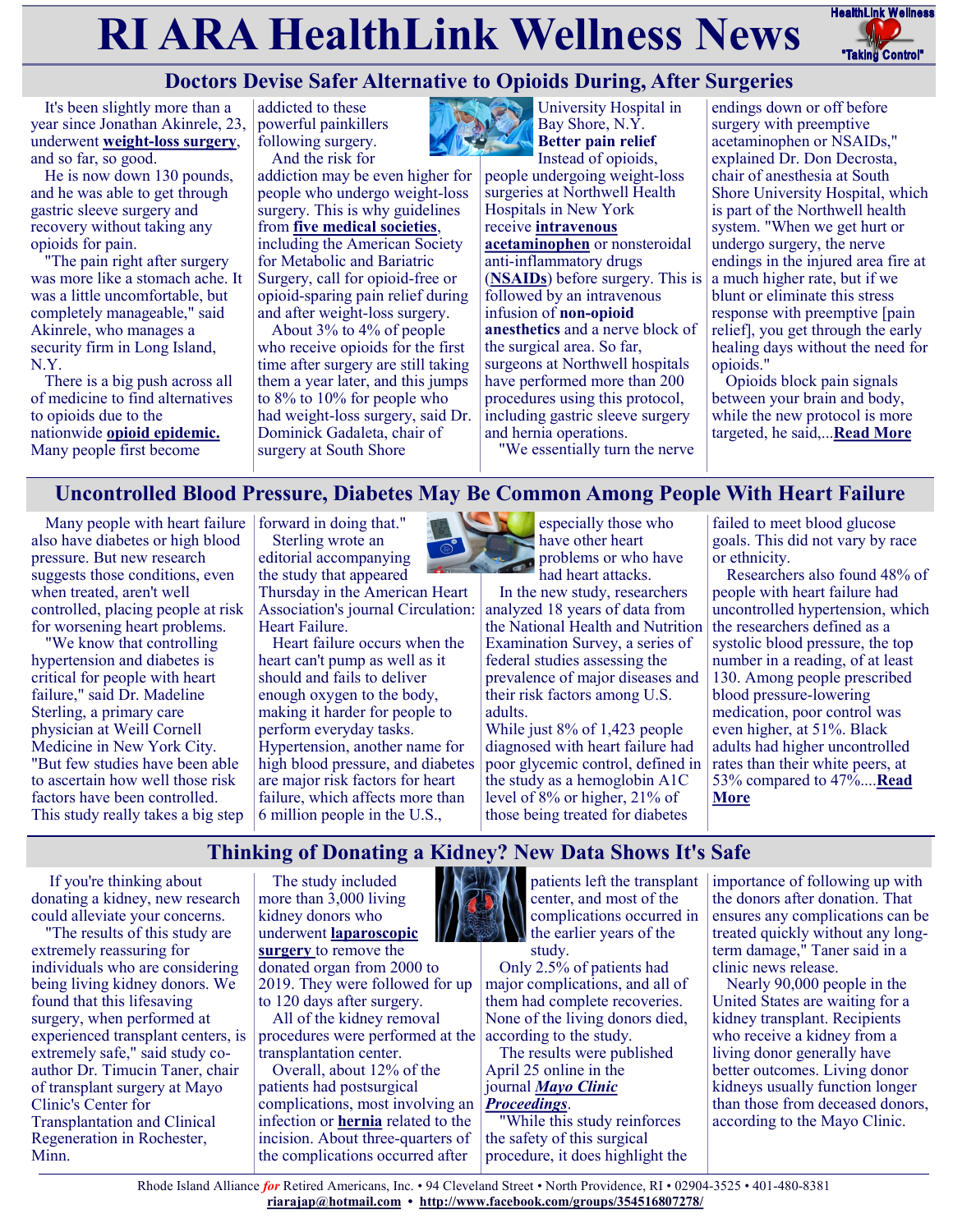#### **Race, Income Can Be Roadblocks to Recovery From Depression**

If you're battling depression, the success of your treatment might be affected by your race, income, job status and education, a new study says.

"If you're going home to a wealthy neighborhood with highly educated parents or spouse, then you're arguably in a much better environment for the treatment to be effective than if you're going to a poor neighborhood with other problems," said study co-leader Jeffrey Mills, a professor of economics at the University of Cincinnati. He spoke in a university news release.

Mills and his colleagues said their findings could prove valuable in clinical trials and for doctors trying to help people

with depression. For **[the study](https://pubmed.ncbi.nlm.nih.gov/35354325/)**, they looked at 665 patients who had equal access to **[depression treatment](https://www.cdc.gov/reproductivehealth/Depression/Treatments.htm)**.

After controlling for sex, age and treatment type after 12 weeks of antidepressant medication, the researchers found that non-white patients had 11.3% less improvement in their depression compared to white patients.

But **[economic factors](https://jamanetwork.com/journals/jamapsychiatry/fullarticle/2789901)** and education were important, too.

Unemployed patients had 6.6% less improvement than those with jobs; those with incomes in the bottom quarter had 4.8% less improvement than those with incomes in the top quarter, and those without a



college degree had 9.6% less improvement than college graduates.

Patients who were nonwhite and unemployed, didn't have a college degree and had incomes in the bottom quarter had 26% less improvement than those who were white and had jobs, a degree and income in the highest quarter, according to the study.

The findings were published recently in the

#### journal *[Psychiatric Services](https://pubmed.ncbi.nlm.nih.gov/35354325/)***.**

The researchers said the study shows the importance of considering a patient's personal situation when analyzing the effectiveness of depression treatment.

Along with providing helpful

information for doctors treating patients with depression, the findings could improve clinical trials of depression therapies by highlighting the need to pay more attention to **[socioeconomic](https://bmcpublichealth.biomedcentral.com/articles/10.1186/s12889-020-08820-4)  [variables](https://bmcpublichealth.biomedcentral.com/articles/10.1186/s12889-020-08820-4)**, according to study co -leader Dr. Jeffrey Strawn, a professor of psychiatry and behavioral neuroscience at the University of Cincinnati.

"When we don't control for these variables, which we often do not in our clinical trials because of differences in populations, we may miss detecting an effective treatment because its effect is obscured," Strawn said in the release. "So it can potentially jeopardize our treatment development by not accounting for these factors."

# **To stave off dementia, change up your diet**

There's plenty of talk about foods that can improve brain function. Amelia Nierenberg reports for the **[New York](https://www.nytimes.com/2022/04/21/well/mind/dementia-prevention-food-diet.html)  [Times](https://www.nytimes.com/2022/04/21/well/mind/dementia-prevention-food-diet.html)** on "brain food," along with its effect on your mental health and how you think. To stave off dementia, you might consider changing up your diet.

We don't yet know as much as we'd like about the causes of **[dementia](https://justcareusa.org/coronavirus-coping-with-dementia/)**. But, we do know that loss of mental acuity is more common among people with heart disease and high blood pressure, people who are

overweight and people with diabetes. And, people who don't eat well and don't exercise are more likely to have these conditions and experience dementia.

We also know that people who eat more fresh foods, nuts, fruits, vegetables, as well as whole grains and olive oil are likely to have greater protection against developing dementia. Fatty fish rich in omega-3 fatty acids are particularly great for the brain, as are blueberries, walnuts,



lentils, soybeans and **leafy** greens. One recent study found

that people who largely ate these foods and not

processed foods or red meat, people who followed the **[Mediterranean and MIND](https://justcareusa.org/eat-more-plants-reduce-risk-of-alzheimers/)** 

**[diets](https://justcareusa.org/eat-more-plants-reduce-risk-of-alzheimers/)**, are far less likely (by 30- 35 percent) to suffer from a mental impairment than people who do not.

If you're keeping your arteries in good order, you are more likely to be keeping your brain in good order as well. Eating a

variety of different-colored foods and foods packed with **[flavonoids](https://justcareusa.org/what-are-the-health-benefits-of-eating-organic-foods/)** matters. **[Vitamin supplements](https://justcareusa.org/new-study-finds-no-benefits-to-vitamin-d-and-omega-3-fatty-acid-supplements/)** are of little or no help in preventing against mental decline. Supplements are no substitute for a Mediterranean or MIND diet. And, many supplements contain **[harmful ingredients.](https://justcareusa.org/avoid-supplements-with-these-15-ingredients/)** Words of wisdom from a Mayo clinic physician: "If it comes from a plant, eat it. If it's made in a plant, don't eat it."

# **Patients Hospitalized With COVID Face Similar Risks, Regardless of Variant**

If you're unlucky enough to need hospitalization for COVID-19, it won't really matter which variant you're infected with: The same level of care is required for patients with either Delta or Omicron, a new study reveals. This is true even though people infected with the **[Omicron](https://www.cdc.gov/coronavirus/2019-ncov/variants/omicron-variant.html)** variant of COVID-19 are much less likely to be hospitalized than those with the **[Delta](https://www.yalemedicine.org/news/5-things-to-know-delta-variant-covid)** variant, the study authors said.

"It's true that patients with Omicron were significantly less likely to be admitted to the hospital than patients with Delta. But Omicron patients who did need hospitalization faced a risk of severe disease comparable to those hospitalized with Delta,"

said lead study author Heba Mostafa. She is an assistant professor of pathology at Johns Hopkins University School of Medicine, in Baltimore.

"For many people, it is not a mild infection at all," Mostafa added.

For the study, the investigators analyzed specimens from more than 2,000 patients who tested positive for **[COVID](https://www.cdc.gov/coronavirus/2019-ncov/index.html)-19** in order to identify whether they had Delta or Omicron, and to determine their viral load — the amount of virus in the body.

The researchers also compared May issue of the the patients' outcomes, and found that only 3% of those with



Omicron were hospitalized, compared with nearly 14% of those with Delta. But among hospitalized

patients, about 68% of those with Omicron and 73% of those with Delta required supplemental oxygen. Almost 18% of those with Omicron and about 25% of those with Delta were admitted to intensive care, the study authors reported.

There were no significant differences in viral loads between patients with Omicron and those with Delta, regardless of vaccination status, according to the report published in the journal *[eBioMedicine](https://www.sciencedirect.com/science/article/pii/S235239642200192X)*.

"It is a common belief that the

Omicron variant is less severe than previous variants," Mostafa said in a Hopkins news release. "We wanted to put that to the test and see whether clinical outcomes and viral loads actually differed between Delta and Omicron infections."

The findings show the need to take Omicron and future variants seriously, she added.

The patients in the study tested positive for COVID between the last week of November 2021 and the end of December 2021. By the end of this period, Omicron had replaced Delta as the dominant variant.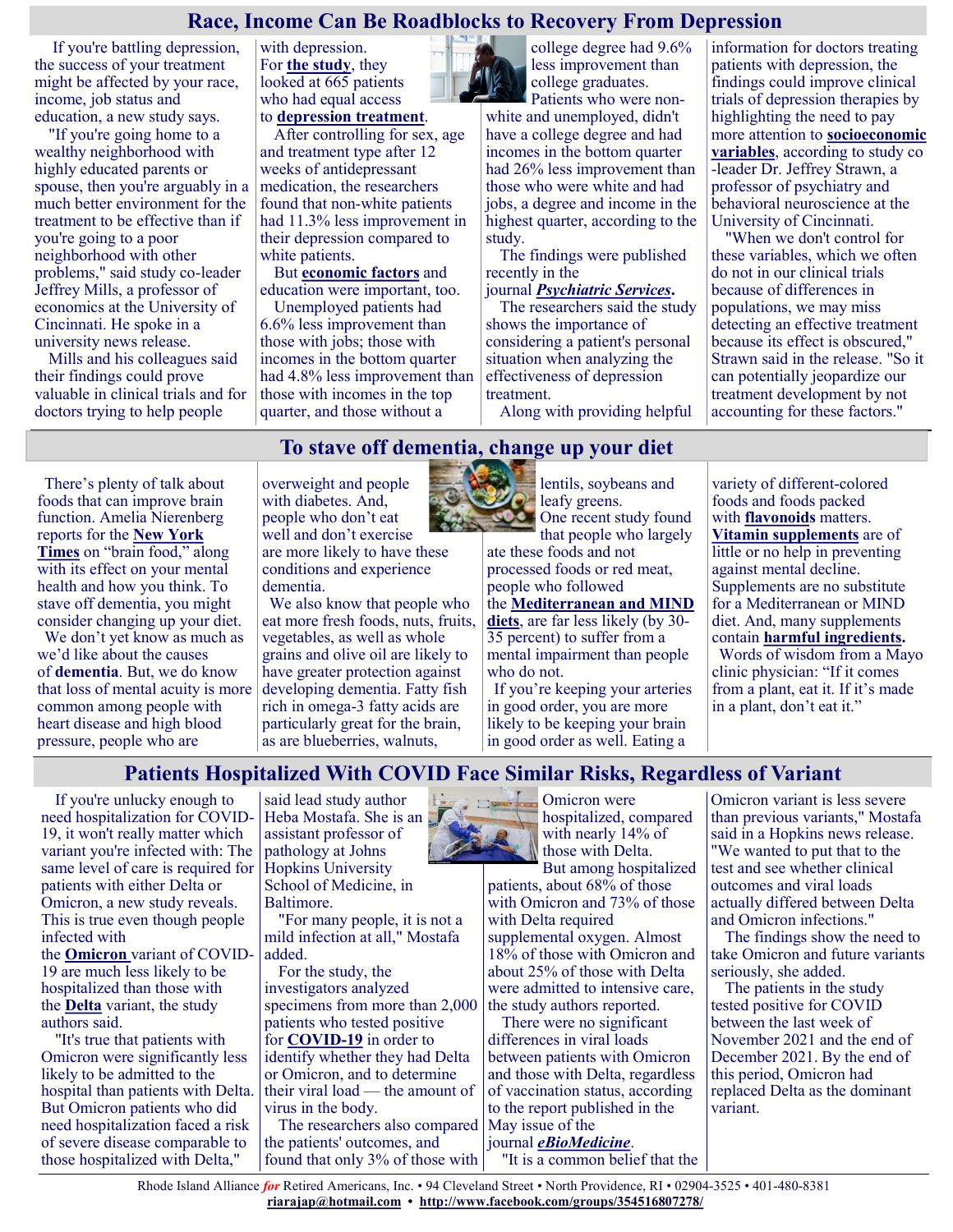#### **At US Hospitals, a Drug Mix-Up Is Just a Few Keystrokes Away**

More than four years ago, Tennessee nurse RaDonda Vaught typed two letters into a hospital's computerized medication cabinet, selected the wrong drug from the search results, and gave a patient a fatal dose.

Vaught was prosecuted this year in an **[extremely rare](https://khn.org/news/article/radonda-vaught-nurse-error-medication-dispenser-homicide-trial-tennessee/)  [criminal trial for a medical](https://khn.org/news/article/radonda-vaught-nurse-error-medication-dispenser-homicide-trial-tennessee/)  [mistake](https://khn.org/news/article/radonda-vaught-nurse-error-medication-dispenser-homicide-trial-tennessee/)**, but the drug mix-up at the center of her case is anything but rare. Computerized cabinets have become nearly ubiquitous in modern health care, and the technological vulnerability that

made Vaught's error possible persists in many U.S. hospitals.

Since Vaught's arrest in 2019, there have been at least seven other incidents of hospital staffers searching medication cabinets with three or fewer letters and then administering or nearly administering the wrong drug, according to a KHN review of reports provided by the **[Institute for Safe](https://www.ismp.org/)  [Medication Practices](https://www.ismp.org/)**, or ISMP. Hospitals are not required to report most drug mix-ups, so the seven incidents are undoubtedly

a small sampling of a much larger total. SmartPill Safety advocates say

errors like these could be prevented by requiring nurses to type in at least five letters of a drug's name when searching hospital cabinets. The two biggest cabinet companies, Omnicell and BD, agreed to update their machines in line with these recommendations, but the only safeguard that has taken effect so far is turned off by default.

"One letter, two letters, or three letters is just not enough,"

said Michael Cohen, the president emeritus of ISMP, a nonprofit that collects error reports directly from medical professionals.

"For example, [if you type] M-E-T. Is that metronidazole? Or metformin?" Cohen added. "One is an antibiotic. The other is a drug for diabetes. That's a pretty big mix-up. But when you see M -E-T on the screen, it's easy to select the wrong drug."...**[Read](https://khn.org/news/article/medication-cabinet-hospital-drug-errors/)  [More](https://khn.org/news/article/medication-cabinet-hospital-drug-errors/)**

## **Could Asthma Treatment Raise Your Odds for Obesity?**

Adults who suffer from **[asthma](https://medlineplus.gov/asthma.html)** often need to take corticosteroids to open up their airways, but the medications may have an unintended side effect: New research shows the treatment, particularly when taken in pill form, raised the risk of patients becoming obese.

"**[Oral corticosteroids](https://www.aafa.org/asthma-treatment-oral-corticosteroids-prednisone/)** are often given to asthma patients, particularly those who had a long history of asthma, and oral corticosteroids were found to have a direct effect on the development of obesity among those asthmatic people," said lead researcher Subhabrata Moitra. He is a postdoctoral fellow at the University of Alberta in Edmonton, Canada.

Moitra noted that patients using inhaled corticosteroids weren't at increased risk for obesity.

"Often oral corticosteroids are prescribed indiscriminately without looking for other alternatives," he said. "That's

one of the major reasons that oral corticosteroids were a very important risk factor for the development of **[obesity](https://www.cdc.gov/obesity/index.html)**."

Doctors have many alternatives to oral corticosteroids to control asthma, Moitra said, including inhaled corticosteroids and the new **[biologics.](https://www.aaaai.org/tools-for-the-public/conditions-library/asthma/biologics-for-the-management-of-severe-asthma)**

Patients who know what triggers their asthma can also avoid those triggers. Some triggers can be related to work or exposure to air pollution or tobacco smoke, he said.

Using data from the European Community Respiratory Health Survey between 1990 and 2014 and with follow-ups approximately every 10 years on more than 8,700 people, Moitra's team found that about 15% of those without asthma became obese, compared with nearly 17% of those with asthma. After accounting for factors such as asthma and

smoking, those with asthma had a 21% greater P risk for obesity than those without asthma, the researchers found.

People who had asthma the longest had a 32% higher risk of becoming obese than those who had asthma for the shortest time. For people using oral corticosteroids, the risk for obesity was 99% higher when compared with those not using these medications. These risks were similar among both women and men, the researchers found.

Once someone has become obese, stopping oral corticosteroids won't automatically result in lost weight. Also, obesity makes asthma harder to control, Moitra said.

"Even if you stop taking steroids but don't change your lifestyle, or do physical activity, or change your diet, I don't think that is going to impact obesity," he said. "Obesity further

exacerbates the asthma, then you need a steroid or more other medication to control your symptoms. So it's actually a feedback loop."

The report was published online April 27 in the journal *[Thorax](https://thorax.bmj.com/content/early/2022/04/20/thoraxjnl-2021-217867)*.

One expert doesn't think that oral corticosteroids completely explain why adults with asthma are prone to obesity.

"The association between obesity and asthma has been well-established, in that obesity not only increases the risk of developing asthma but also increases the severity, makes asthma harder to control and decreases the effectiveness of standard medications," said Dr. Sherry Farzan, an allergy and immunology physician at Northwell Health in Great Neck, N.Y….**[Read Mor](https://consumer.healthday.com/5-2-asthma-could-raise-your-odds-for-obesity-2657223857.html)**e

John Leland reports for the **[New York Times](https://www.nytimes.com/2022/04/21/realestate/nursing-home-robots.html)** on robots designed to help meet the needs of nursing home residents. With a nursing shortage, nursing homes are often understaffed. Robots can help provide physical and emotional support, "virtual assisted living."

The robots are designed to meet a whole range of needs and look like a miniature person, standing four feet tall. They have eyes and mouths, hands

**Nursing shortage? Robots can help** and legs. They also have an Ipad affixed to their chests.

One key role a robot plays in a nursing home is companionship. The pandemic has brought with it massive nursing shortages. Reports indicate that more than 400,000 people who had worked at long-term care facilities no longer do. Among other things, this mass worker exodus has left many nursing home residents feeling

completely isolated. **What can robots do in addition to keeping people company?** They can offer reminders to take medicines, call for help if someone needs it, teach yoga and tai

chi. New technologies are enabling robots to tell jokes, sing songs, play games, and kill germs in a room using ultraviolet lights.

Technical glitches remain. As of now, they might fall while

demonstrating a yoga or tai chi pose and might not be able to pick themselves up. Before too long, robots will be able to help people recall good memories, be it their wedding or the birth of a child.

**What if robots are not your thing or otherwise not available to you?** The number of **low-[cost devices](https://justcareusa.org/health-tech-that-helps-patients-in-hospital/)** that can monitor just about everything you do and help you in all kinds of ways is soaring.